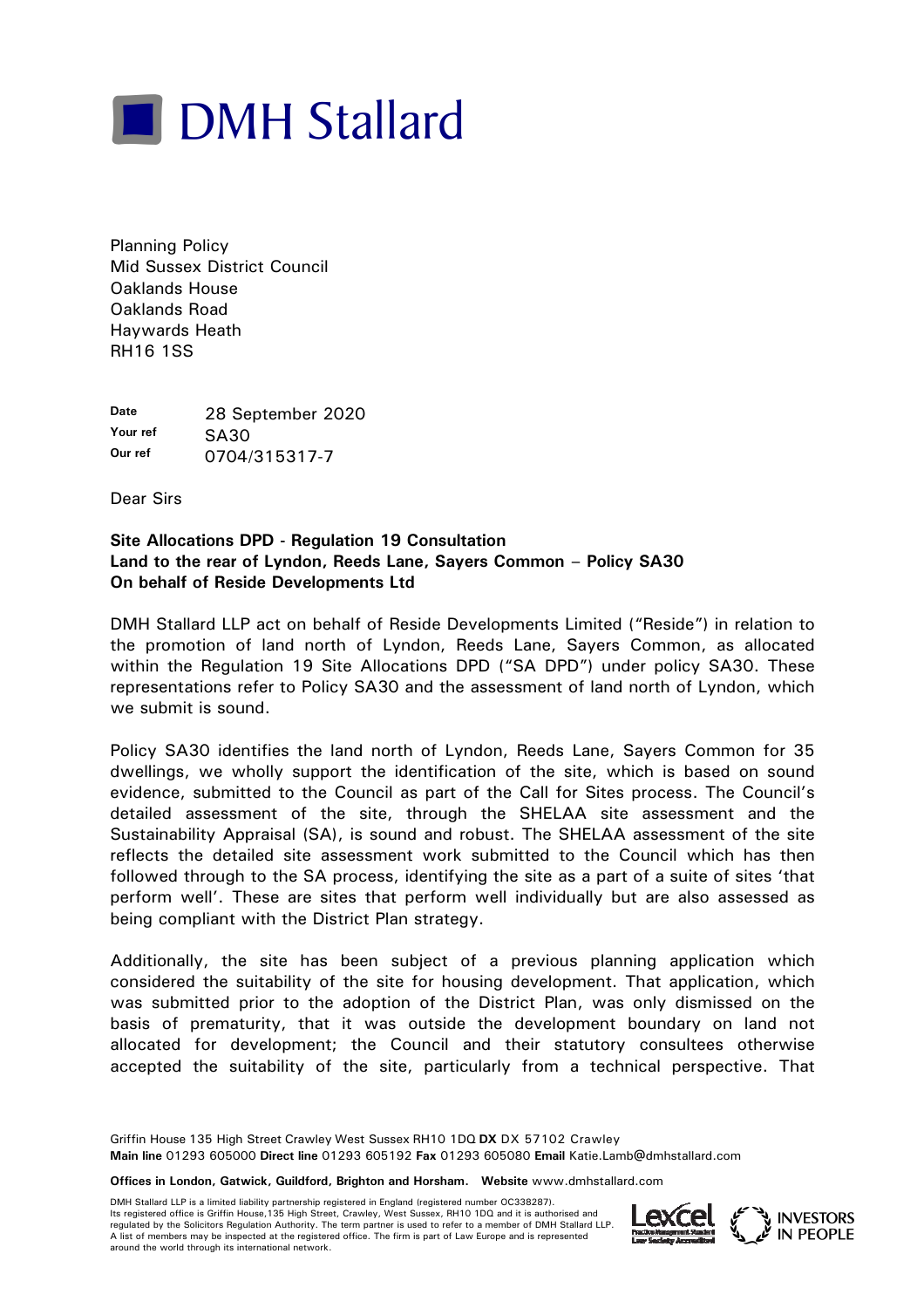information has been uploaded to the Council's Site Library which also accompanies these representations.

A site layout has been submitted to the Council, and accompanies these representations, this demonstrates that the 35 dwellings proposed can be accommodated on the site, whilst also providing a good mix of dwellings types, sizes and tenures, including a policy compliant proportion of affordable housing. This reflects the wording of the emerging policy, demonstrating that the scheme can deliver against the proposed urban design principles whilst ensuring the numbers identified within the policy can be delivered.

At Regulation 18 stage, Reside submitted representations requesting small changes to the policy wording, this included a request for the policy wording to reflect a slight variation in final numbers achieved on the site (higher or lower). We submit that the policy, or the SA DPD, is made to clearer to ensure that there is flexibility in the number that can be delivered on the site, for example, that it is allocated for around 35, the current policy wording states a fixed figure.

Additionally, it was submitted that the policy should not place onerous requirements on connectivity to adjoining sites where this may not be possible for reasons outside the control of the developer, for example, the final design and layout of the adjoining scheme. We welcome the amendments that have been made thus far, but request that a minor policy revision is considered, to ensure connectivity where possible, we suggest the following policy wording:

## *Enhance connectivity with Sayers Common village by providing pedestrian and/or cycle links to adjacent existing networks., where possible.*

We submit that the allocation of land north of Lyndon, Reeds Lane (Policy SA30) will make an important contribution towards meeting the residual housing needs arising from the District Plan and the housing requirement. We also welcome the Council's approach to the distribution of housing, noting the importance of distributing housing throughout the sustainable settlements of the district, including Sayers Common, a category 3 settlement. Furthermore, we support the Council's identification of a range of site sizes which will assist in the delivery of new homes across the District. The identification of land north of Lyndon, a small – medium sized site, will make an important contribution towards housing delivery, particularly in the first 5 year period. The NPPF (paragraph 68) acknowledges that sites such as this make an important contribution, noting that they are often built-out relatively quickly and we welcome the council's approach in this regard.